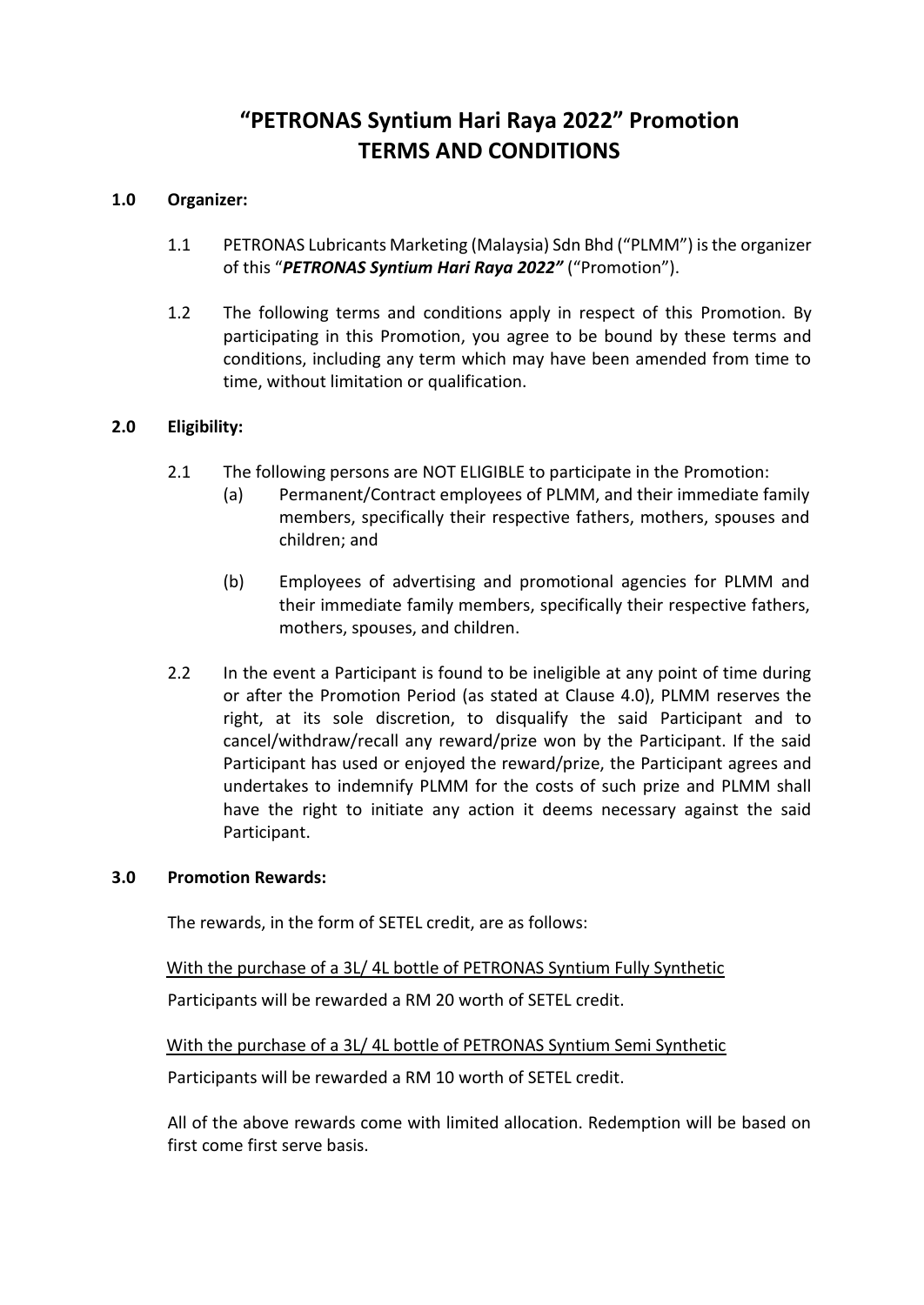## **4.0 Promotion Period:**

4.1 Unless otherwise notified by PLMM, the Promotion will be conducted from **1 April 2022- 31 May 2022** ("Promotion Period"), both dates inclusive.

# **5.0 Promotion Mechanics:**

- 5.1 To be entitled for the Promotion Rewards, Participants are required to:
	- 5.1.1 Purchase PETRONAS Syntium Lubricants Purchase a minimum of one (1) bottle of PETRONAS Syntium Fully Synthetic 3L/ 4L or one (1) bottle of PETRONAS Syntium Semi Synthetic 3L/ 4L ("PETRONAS Syntium Lubricants") in single receipt at any participating workshops, service centre or Mesra station.
	- 5.1.2 Scan the QR code on the POSM display and fill in with the required personal details and submit the proof of purchase on the website which can be accessed at www.petronassyntium.com
- 5.2 Each Participant is only eligible to be rewarded with two (2) SETEL credit per phone number submitted for the purchase of PETRONAS Syntium 3L/ 4L Fully Synthetic and Semi Synthetic.
- 5.3 Upon successful submission and verification of your entry in the Promotion via the given QR code, you shall receive the special code via SMS within five (5) working days from the date of approval. For example, if your entry is verified and approved on Friday, you will receive your special code no later than Thursday the succeeding week.
- 5.4 Any SETEL credit special code redemption must be redeemed in SETEL application within thirty (30) calendar days from the date Participant received the SMS.
- 5,5 The SETEL credit special code will be redeemable into the Participant's own SETEL account.
- 5.5 In the event of any error, discrepancy or inaccuracy of any transaction recorded or submitted on SETEL, neither PLMM nor SETEL will be responsible for any issues that the Participants may face in relation to this Promotion while using SETEL. PLMM reserves the right to determine the qualifications of the Participants to receive the reward offer(s) in accordance with the terms and conditions set out.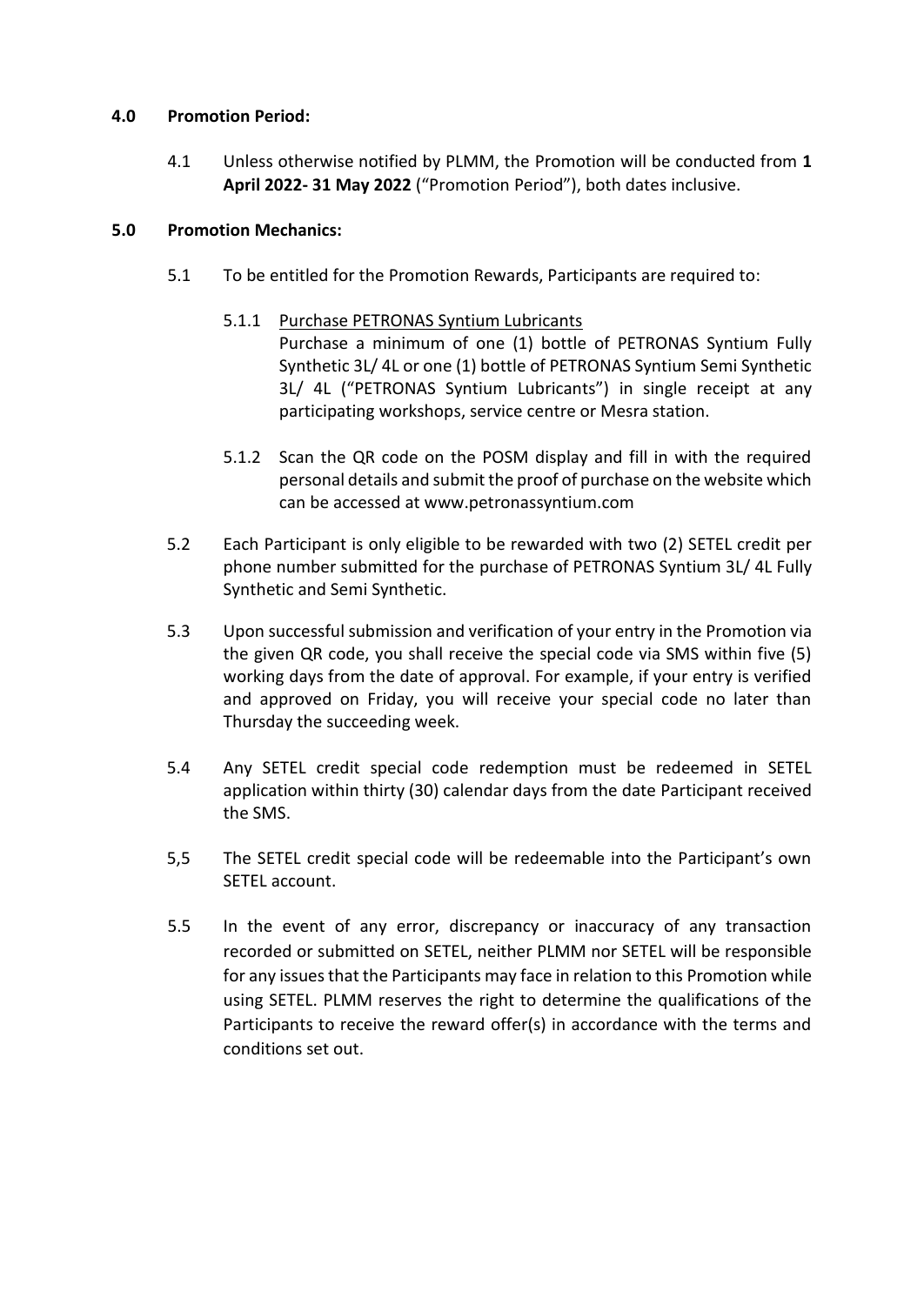## **6.0 Promotion Qualifying Products:**

The following PETRONAS Syntium products are qualified for the Promotion.

- PETRONAS Syntium Hybrid 0W-20 4L
- PETRONAS Syntium 7000 0W-20 4L
- PETRONAS Syntium 7000 0W-16 4L
- PETRONAS Syntium 7000 0W-40 4L
- PETRONAS Syntium 3000 E 5W-40 4L
- PETRONAS Syntium 3000 5W-30 4L
- PETRONAS Syntium 800 10W-40 4L
- PETRONAS Syntium 800 10W-30 3L
- PETRONAS Syntium 800 5W-30 4L

## **7.0 Miscellaneous:**

- 7.1 PLMM reserves the right at any time at its absolute discretion, without prior notice, to substitute any of the deal(s) with other items of similar or higher value.
- 7.2 By entering or participating in this Promotion, Participants hereby fully and unconditionally agree and accept all of the terms and conditions herein contained and agree that the decisions of PLMM regarding this Promotion and all matters relating to or in connection thereto are final and binding and no such queries, appeals or correspondences will be entertained.
- 7.3 Non-compliance by the Participants with any of the terms and conditions herein contained or in the event of fraudulent activities, shall entitle PLMM to reject any submission and/or revoke rewards awarded.
- 7.4 PLMM reserves the right to cancel, shorten, extend, suspend, or terminate the Promotion at any time prior to the expiry of the Promotion Period without prior notice to the Participants. For the avoidance of doubt, any cancellation, extension, suspension or termination of the Promotion at any time prior to the expiry of the Promotion Period shall not entitle the Participants to claim any compensation from PLMM for any and all losses or damages suffered or incurred by the Participants as a result of the said cancellation, extension, suspension or termination. PLMM also reserves the right to amend, modify, delete, or change any of the terms and conditions herein contained at any time at its absolute discretion without prior notice. Continued participation in the Promotion following any such changes and/or amendments shall constitute the Participant(s) unconditional acknowledgment, understanding, agreement and acceptance of such changes in respect of the terms and conditions.
- 7.5 PLMM reserves the right to use the names, addresses, photographs, information and documents of the Participants as materials in advertisements